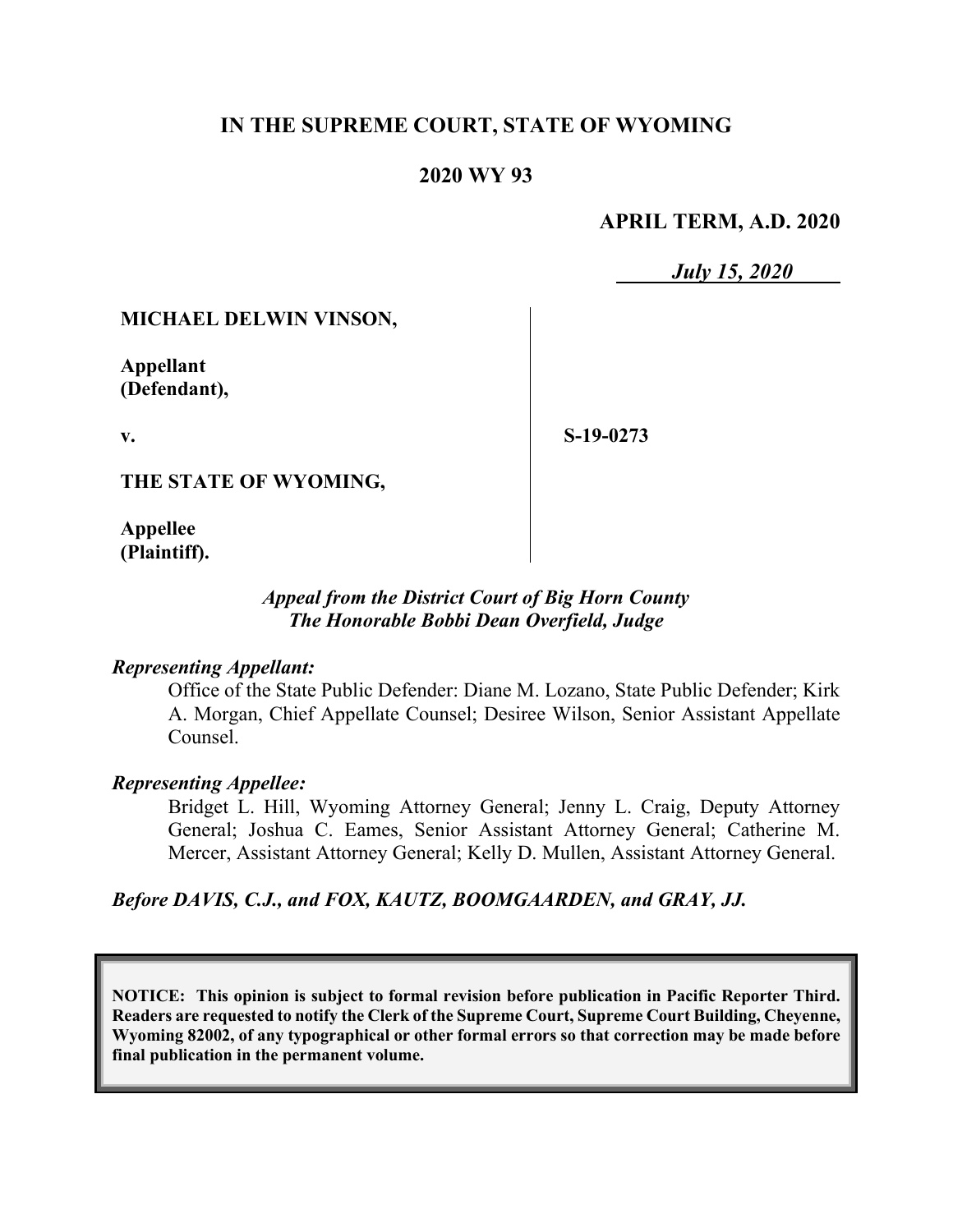#### **BOOMGAARDEN, Justice.**

[¶1] A jury convicted Michael D. Vinson of aggravated assault and battery. Mr. Vinson argues his conviction should be reversed because the district court improperly admitted W.R.E. 404(b) evidence. We affirm.

#### *ISSUE*

[¶2] Was Mr. Vinson prejudiced by the admission of W.R.E. 404(b) evidence without the required *Gleason* analysis?

## *FACTS*

[¶3] In March 2018, the State charged Mr. Vinson with one count of aggravated assault and battery under Wyo. Stat. Ann.  $\S 6$ -2-502(a)(i). The felony information alleged that on February 1, 2018, Mr. Vinson "caused or attempted to cause serious bodily injury to another, [] intentionally, knowingly or recklessly under circumstances manifesting extreme indifference to the value of human life[.]" More specifically, it alleged Mr. Vinson kicked SK in the head with his foot, causing serious bodily injury.

[¶4] In the supporting affidavit, Greybull Police Department Chief Bill Brenner summarized his investigation, which began when he received a phone call from SK informing him that her fiancé, Mr. Vinson, assaulted her in Greybull on February 1, 2018. According to SK, she had been visiting Mr. Vinson at the residence his employer rented for him. They got into an argument after returning home from a bar. SK slapped Mr. Vinson in the face and, in response, he kicked her in the face, knocking her unconscious. SK woke up later to find Mr. Vinson washing the blood out of her hair and having sexual intercourse with her without her consent. She passed out, woke up sometime later, and again found Mr. Vinson having sexual intercourse with her without her consent. SK advised Mr. Vinson she needed medical attention, but he told her to rest and expressed concern about going to jail. After Mr. Vinson left for work in Billings, Montana later that morning, SK drove herself to the South Big Horn County Hospital, where she told medical staff she got into a fight with a friend. She did not report the sexual assault because she thought it could not be a crime given her relationship with Mr. Vinson. She had to be flown to the hospital in Billings for further treatment.

[¶5] Chief Brenner received written statements from SK and her sister, who SK contacted before going to the hospital. Hospital records reflected SK had several fractures to her skull, a busted ear drum, a fractured nose, and bruises on her chest, thighs, and arms. Chief Brenner spoke with Darren Berlinger, who gave Mr. Vinson and SK a ride home from a local bar on the night of the assault. Mr. Berlinger remembered Mr. Vinson and SK getting into a verbal altercation. Mr. Vinson later denied having an altercation with SK when Chief Brenner telephoned him on March 23.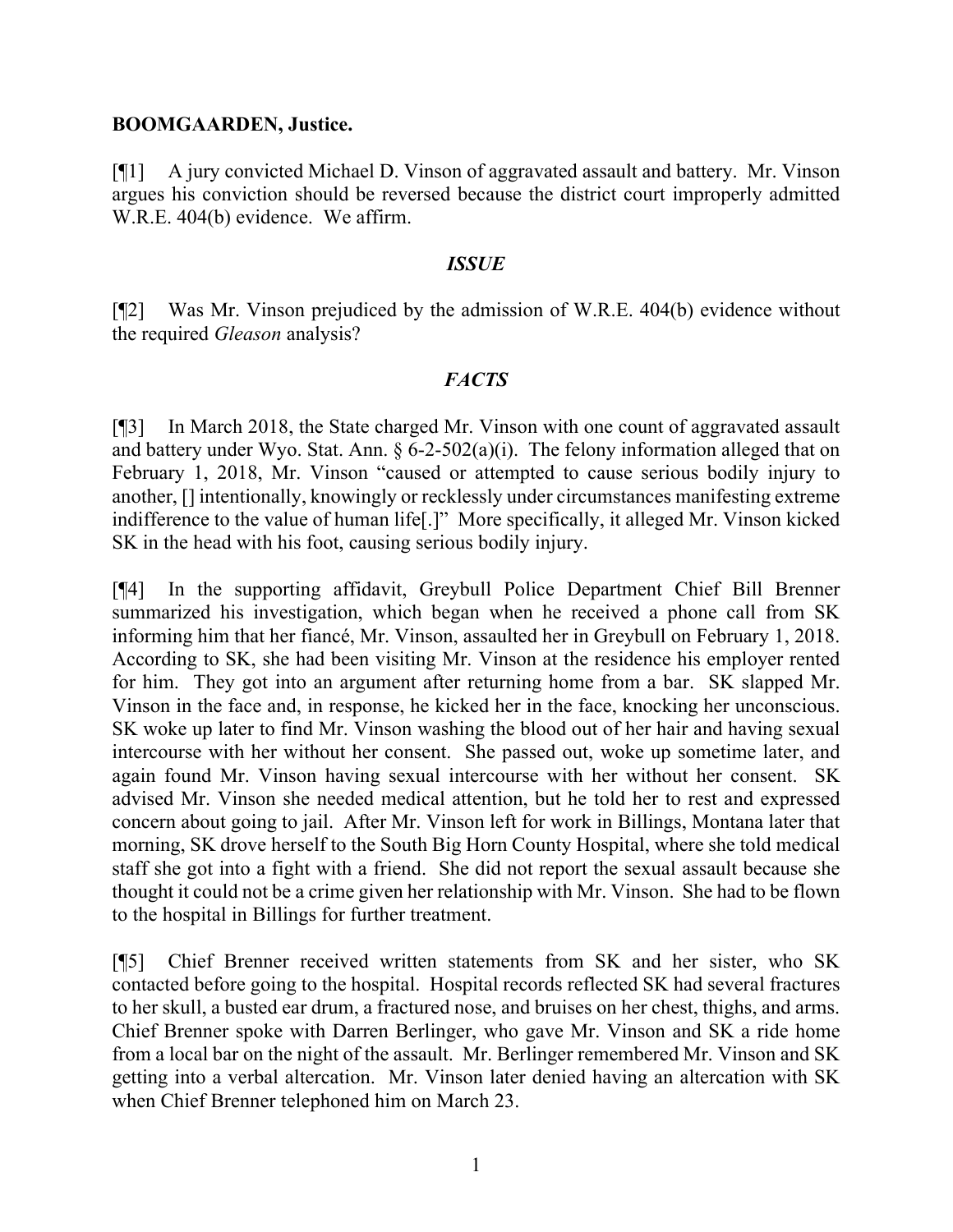[¶6] In preparation for trial, Mr. Vinson filed a standard demand for disclosure of the State's intent to introduce W.R.E. 404(b) evidence. The State did not file a responsive pleading, thus suggesting it did not intend to introduce any 404(b) evidence. Concerned the State may present evidence that Mr. Vinson had sexual intercourse with SK twice without her consent on the evening of the altercation, Mr. Vinson filed a motion in limine to prevent the State from referencing the nonconsensual sexual encounters.<sup>[1](#page-2-0)</sup> The motion did not mention Rule 404(b).

[¶7] Instead, Mr. Vinson's motion in limine argued all testimony and documentary evidence referencing a sexual assault must be excluded as irrelevant and highly prejudicial because Mr. Vinson had not been charged with sexual assault. The State agreed not to reference a "sexual assault," but maintained the sexual intercourse evidence was necessary to prove an element of aggravated assault and battery. According to the State, SK made statements to the effect that while Mr. Vinson was beating her, he was also engaging in sexual intercourse with her, and such evidence was relevant to show Mr. Vinson's extreme indifference to human life.

[¶8] The court denied Mr. Vinson's motion in limine on the grounds raised in his motion. In doing so, the court expressly noted it had not determined when the sexual intercourse occurred or its relationship to the alleged assault. But to the extent the sexual intercourse was part of the circumstances in the case, the court would allow it. The court noted it would "see how further evidence bears out for further objections[.]"

[¶9] In immediate response to this ruling, defense counsel expressed concern that the sexual intercourse evidence was uncharged misconduct evidence. The court pointed out the motion in limine had not mentioned Rule 404(b). Defense counsel agreed but countered that he had filed a pretrial demand for notice of the State's intent to introduce 404(b) evidence and received no response from the State. The court declined to alter its ruling.

[¶10] The case proceeded to a five-day trial. We summarize the alleged 404(b) evidence here, reserving further discussion for the prejudice analysis below.

[¶11] The prosecutor focused on SK's testimony and how other evidence corroborated it. In opening statements, the prosecutor mentioned that SK would recount that Mr. Vinson had sexual intercourse with her after the physical assault. On direct examination, SK's testimony reflected the first instance occurred well after the physical assault. SK admitted that she slapped Mr. Vinson once in the face during their argument. The next thing she remembered was waking up in a puddle of blood on the floor between the kitchen and living room. On regaining consciousness, she knocked on the locked master bedroom door and asked Mr. Vinson for help. He opened the door, led her to the master bathroom, put her in the shower, and cleaned the blood off her. He assured her she was fine and did not

<span id="page-2-0"></span><sup>&</sup>lt;sup>1</sup> We generally refer to this as "the sexual intercourse evidence."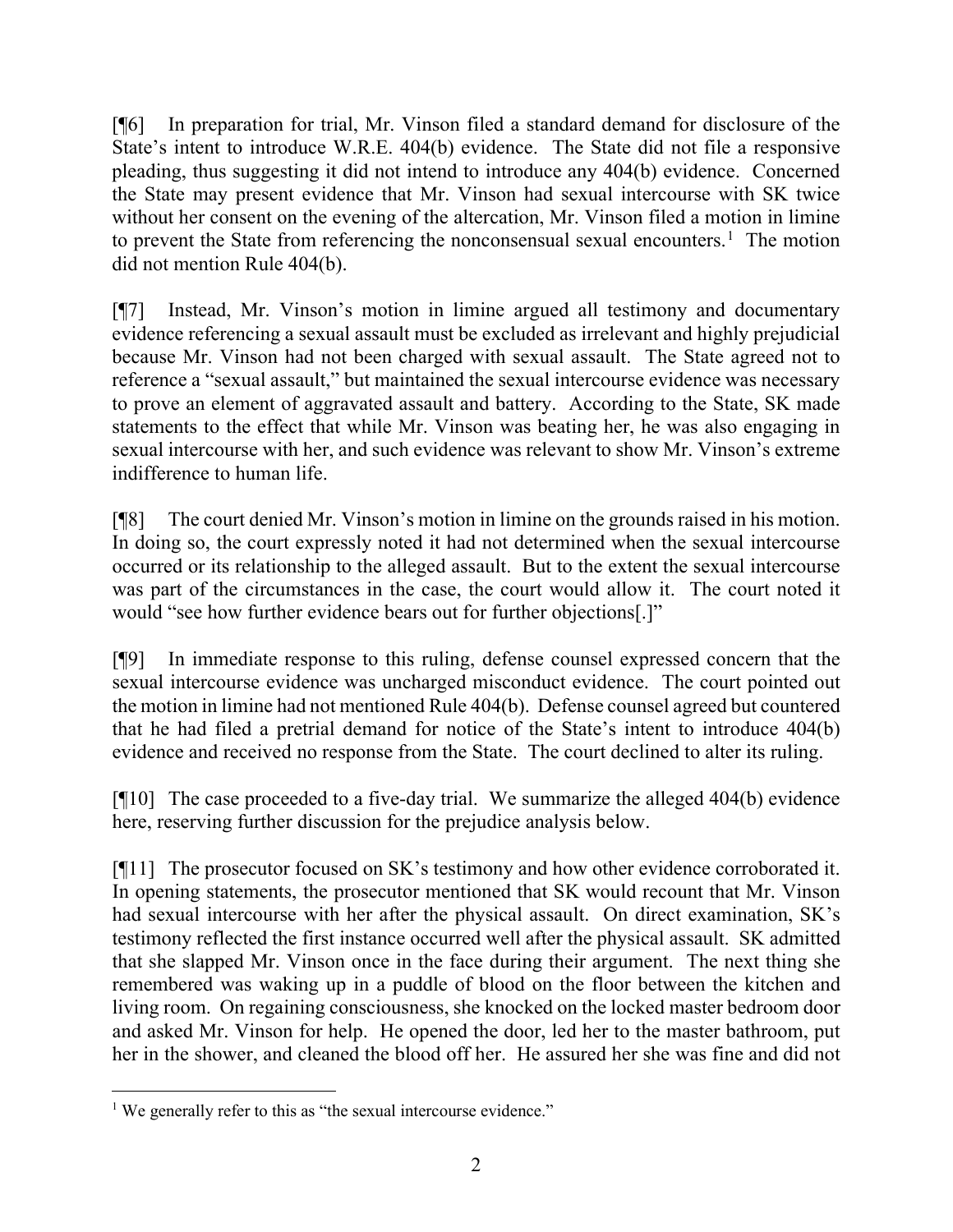need medical attention. Mr. Vinson then helped her out of the shower, put a robe on her, led her to the bed, and had sex with her. She did not participate, just laid there, "couldn't hear anything," and "was in so much pain" from her injuries.

[¶12] The second instance occurred the following morning when Mr. Vinson was getting ready for work. SK testified they had not made up and she just wanted him to leave. Mr. Vinson came into the bedroom and started touching her. He licked his hand and forced it between her legs; he penetrated her and had sex with her. She did not participate, just laid there, and did not move her head.

[¶13] Two additional witnesses mentioned the sexual intercourse evidence. SK's sister testified that SK "mentioned that [Mr. Vinson] had sex with her two different times when she was in and out of consciousness." Chief Brenner testified that during his investigation SK "remember[ed] at least two occasions where [Mr. Vinson] had sexual intercourse with her." Chief Brenner "asked her if she consented to that and she said she did not, but she felt because . . . he was her fiancé [] she could not report that as rape." Chief Brenner "advised her that is not accurate, but she felt there would be no way to substantiate evidence for that claim."

[¶14] Before closing argument, the court instructed the jury on the elements of aggravated assault and battery. It further instructed the jury the State had to prove beyond a reasonable doubt Mr. Vinson had not acted in self-defense. Neither the prosecutor nor defense counsel mentioned sexual intercourse in closing argument.

[¶15] The jury convicted Mr. Vinson of aggravated assault and battery, finding he caused serious bodily injury to SK recklessly, under circumstances which showed an extreme indifference to the value of human life. The court sentenced him to six to eight years imprisonment.

# *STANDARD OF REVIEW*

[¶16] Mr. Vinson's pretrial demand for notice of the State's intent to introduce 404(b) evidence directs that we review the district court's admission of the State's evidence that Mr. Vinson had sexual intercourse with SK twice without her consent for an abuse of discretion. *Broberg v. State*, 2018 WY 113, ¶ 15, 428 P.3d 167, 171 (Wyo. 2018) ("We review challenges to the admission of evidence for an abuse of discretion when an objection has been lodged" and a pretrial demand is treated as a timely objection. (quoting *Cardenas v. State*, 2014 WY 92, ¶ 7, 330 P.3d 808, 810 (Wyo. 2014))). "If we determine the court abused its discretion in admitting 404(b) evidence, 'we must also determine whether the error was prejudicial.'" *Id.* (quoting *Mersereau v. State*, 2012 WY 125, ¶ 17, 286 P.3d 97, 106 (Wyo. 2012)).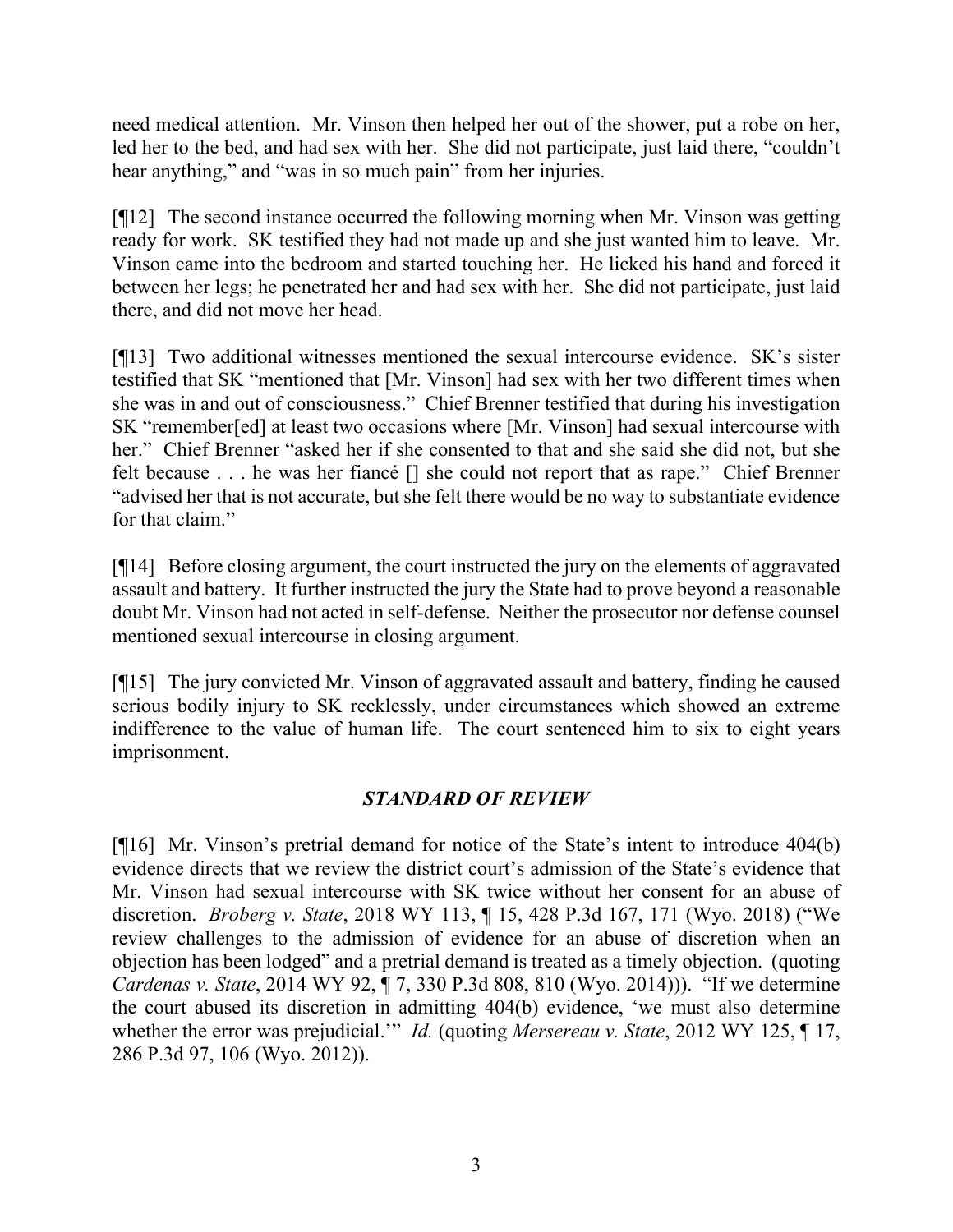## *DISCUSSION*

[¶17] A core principle of Wyoming Rule of Evidence 404(b) "is that the defendant in a criminal case 'should not be convicted because he is an unsavory person, nor because of past misdeeds, but only because of his guilt of the particular crime charged.'" *Leyva v. State*, 2007 WY 136, ¶ 19, 165 P.3d 446, 452 (Wyo. 2007) (quoting 1 Christopher B. Mueller & Laird C. Kirkpatrick, *Federal Evidence* § 4:21, at 691–92 (3d ed. 2007)). The rule states:

> (b) *Other crimes, wrongs, or acts*.—Evidence of other crimes, wrongs, or acts is not admissible to prove the character of a person in order to show that he acted in conformity therewith. It may, however, be admissible for other purposes, such as proof of motive, opportunity, intent, preparation, plan, knowledge, identity, or absence of mistake or accident, provided that upon request by the accused, the prosecution in a criminal case shall provide reasonable notice in advance of trial, or during trial if the court excuses pretrial notice on good cause shown, of the general nature of any such evidence it intends to introduce at trial.

W.R.E.  $404(b)$ .<sup>[2](#page-4-0)</sup>

[¶18] Mr. Vinson argues the district court abused its discretion by admitting the sexual intercourse evidence. He maintains the evidence is uncharged misconduct evidence subject to Rule 404(b), the court failed to conduct the required *Gleason* analysis before admitting the evidence, and even if the court had conducted the required analysis the evidence would not have been admissible. He further contends there is a reasonable possibility the verdict would have been different had the evidence been excluded.

[¶19] The State, in response, persists in arguing the sexual intercourse evidence is not subject to Rule 404(b) because it is relevant to prove Mr. Vinson's reckless conduct and to rebut his self-defense claim. The State further contends Rule 404(b) does not apply

<span id="page-4-0"></span><sup>2</sup> We refer to Rule 404(b) evidence using interchangeable phrases. *See, e.g.*, *Mayhew v. State*, 2019 WY 38, ¶¶ 23–26, 438 P.3d 617, 623–24 (Wyo. 2019) ("other acts evidence"); *Birch v. State*, 2018 WY 73, ¶ 19, 421 P.3d 528, 535 (Wyo. 2018) ("uncharged misconduct evidence"); *Swett v. State*, 2018 WY 144, ¶ 30, 431 P.3d 1135, 1144 (Wyo. 2018) ("other bad acts evidence"); *Gleason v. State*, 2002 WY 161, ¶ 27, 57 P.3d 332, 342 (Wyo. 2002) (citation omitted) ("prior bad acts evidence"); *Howard v. State*, 2002 WY 40, ¶ 15, 42 P.3d 483, 487 (Wyo. 2002) ("404(b) evidence"). In *Howard*, we noted that "[c]ommentators now tend to use the phrase 'uncharged misconduct' rather than 'prior bad acts,' in part because the act in question may not have occurred prior to the charged act." *Id.* 1 21 n.2, 42 P.3d at 490 n.2 (citing 1 Edward J. Imwinkelreid, *Uncharged Misconduct Evidence* § 2:12 (1999)). We use the phrase "uncharged misconduct evidence" here.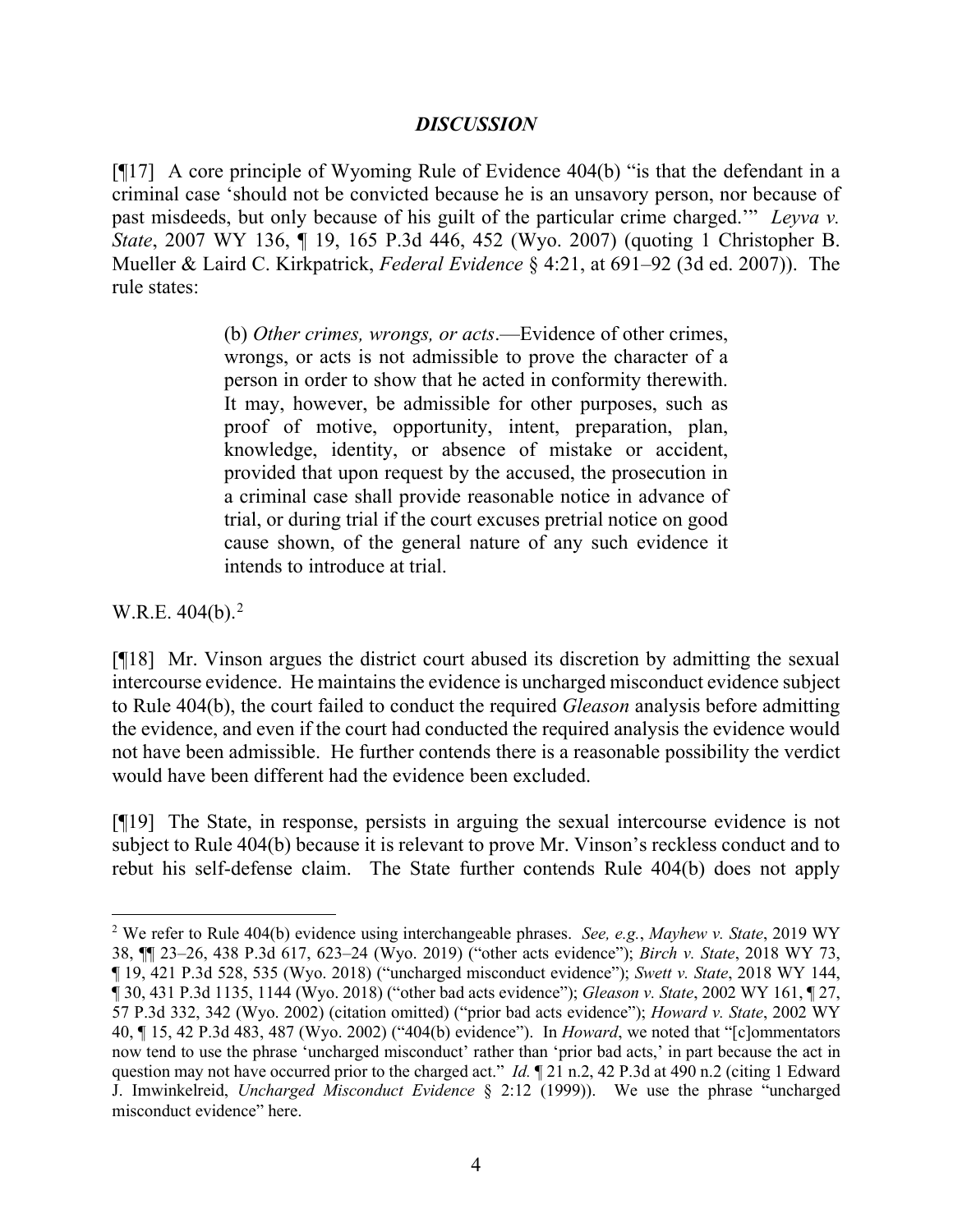because the sexual intercourse evidence is intrinsic evidence—it places the crime in context, is "inextricably intertwined" with the charged offense, and is part of a "single criminal episode." Finally, the State suggests our precedent regarding whether intrinsic evidence is subject to Rule 404(b) is in conflict and we should hold Rule 404(b) does not apply to intrinsic evidence. Each of the State's contentions is misguided.

[¶20] First, *Cardenas* and *Bromley* do not, as the State suggests, stand for the bald proposition that any evidence that may explain some aspect of the charged crime is not evidence of uncharged misconduct. Our analysis of the alleged 404(b) evidence in each of those cases was more discriminating than that. *See Cardenas*, ¶¶ 8–9, 330 P.3d at 810–11 (examining the jury instructions and probable cause affidavit to determine whether the challenged photographs were uncharged misconduct evidence); *Bromley v. State*, 2007 WY 20, 127, 150 P.3d 1202, 1211 (Wyo. 2007) (examining the challenged testimony against the crimes charged to determine whether it was uncharged misconduct evidence).

[¶21] Employing the same analysis here, we begin by considering the charge filed against Mr. Vinson: one count of aggravated assault and battery for kicking SK in the head. The State did not charge Mr. Vinson with a sex crime. The probable cause affidavit mentioned the two instances of sexual intercourse without consent, but did not tie those instances to the alleged assault either by their timing or the nature of the injuries SK sustained. Moreover, the record is clear that both sexual intercourse incidents occurred after Mr. Vinson kicked SK in the head, not during the assault as the State represented prior to trial. We easily conclude under these circumstances that the sexual intercourse evidence is uncharged misconduct evidence subject to Rule 404(b).

[¶22] Second, while "[w]e have said that evidence of other crimes, wrongs, or acts is intrinsic when it 'and the evidence of the crime charged are inextricably intertwined or both acts are part of a single criminal episode or the other acts were necessary preliminaries to the crime charged,'" *Leyva*, ¶ 22, 165 P.3d at 453 (citation omitted), the State fails to acknowledge that we have used the term "intrinsic" to describe both charged and uncharged misconduct evidence. *Cardenas*, ¶ 9, 330 P.3d at 811 (charged); *Roeschlein v. State*, 2007 WY 156, ¶ 13, 168 P.3d 468, 473 (Wyo. 2007) (charged); *Leyva*, ¶¶ 22–24, 165 P.3d at 453 (uncharged); *Reay v. State*, 2008 WY 13, ¶ 11, 176 P.3d 647, 651 (Wyo. 2008) (uncharged); *Bromley v. State*, 2009 WY 133, ¶ 27, 219 P.3d 110, 117 (Wyo. 2009) (uncharged); *Birch*, ¶ 21, 421 P.3d at 535 (uncharged). Most important, having described certain "other acts" evidence as "intrinsic," we have clearly conditioned its admission on proper Rule 404(b) analysis, explaining:

> Evidence of "other crimes, wrongs, or acts," intrinsic or not, may improperly invite the jury to convict a defendant because of other misdeeds, not because of his guilt of the crime charged. Such evidence should be admitted only when it has some proper purpose, is relevant, and is more probative than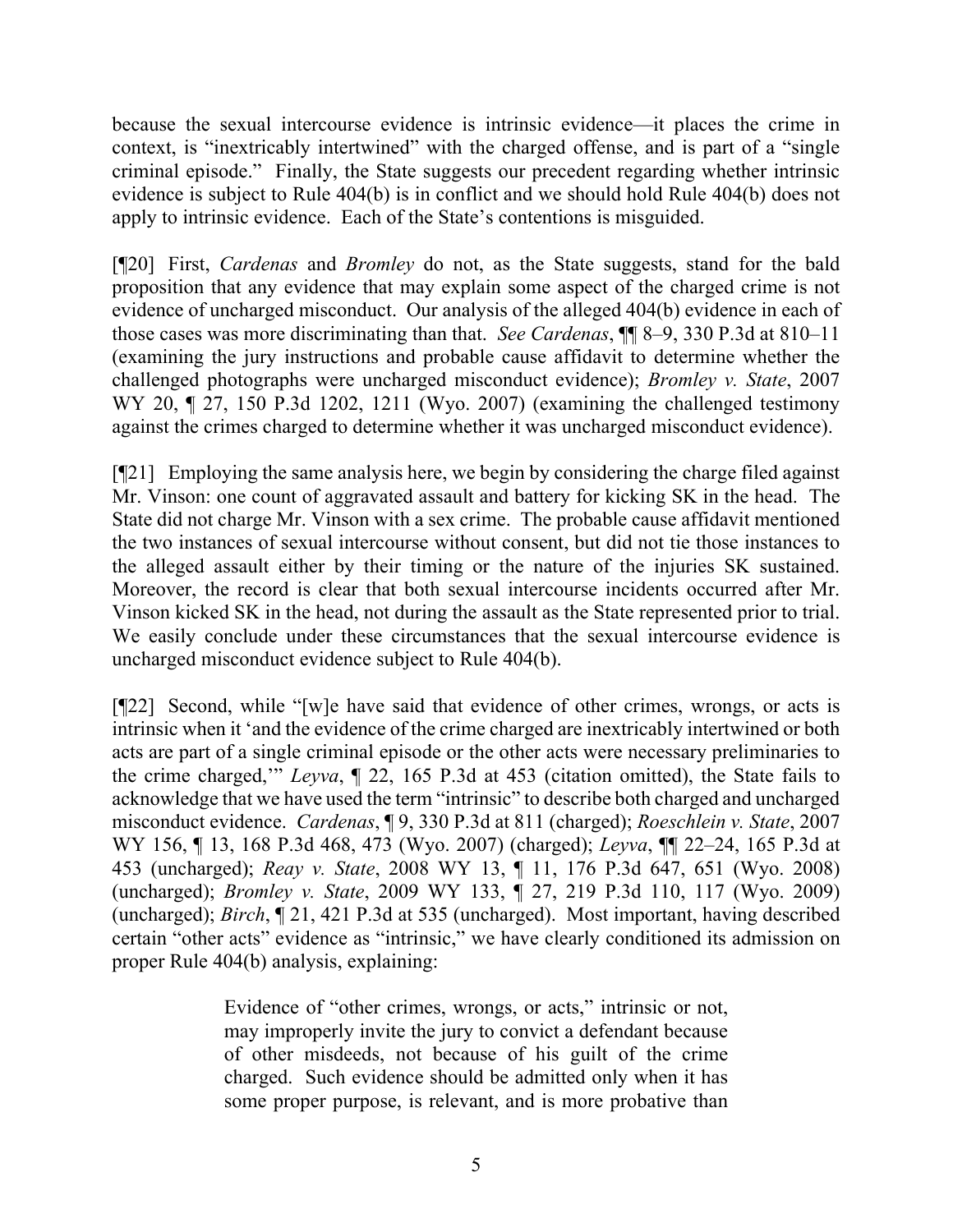prejudicial. . . . [T]his is the result W.R.E. 404(b) is designed to accomplish. For that reason, placing intrinsic evidence beyond the reach of W.R.E. 404(b) would be "unwise and wrong." 1 Mueller & Kirkpatrick, *supra*, § 4:33, at 818. *See also* 22 Wright & Graham, *supra*, § 5239.

*Leyva*, ¶ 24, 165 P.3d at 453; *see also Reay*, ¶ 11, 176 P.3d at 651 (recognizing our holding in *Leyva* that intrinsic uncharged misconduct evidence is still subject to Rule 404(b)); *Bromley*, ¶ 27, 219 P.3d at 117 ("Uncharged misconduct evidence that is 'intrinsic' to the facts surrounding the crime is not thereby insulated from analysis under W.R.E. 404(b).").

[¶23] We will not reassess whether Rule 404(b) should apply to intrinsic uncharged misconduct evidence as the State requests. We hold that even if the sexual intercourse evidence is intrinsic because it is "inextricably intertwined" with the charged offense or part of a "single criminal episode," Rule 404(b) governs its admissibility. *Leyva*, ¶¶ 22– 23, 165 P.3d at 453; *Reay*, ¶ 11, 176 P.3d at 651; *Bromley*, ¶ 27, 219 P.3d at 117. The State should have provided notice of its intent to introduce the uncharged misconduct evidence, identified a proper purpose for the evidence, and explained why the evidence was more probative than unfairly prejudicial. *See, e.g.*, *Gleason*, ¶ 18, 57 P.3d at 340. And the district court should have followed the mandatory procedure to determine its admissibility, at least conditionally. *Id.* ¶ 27, 57 P.3d at 342–43; *Broberg*, ¶ 16 n.4, 428 P.3d at 171 n.4; *see also Volpi v. State*, 2018 WY 66, ¶ 17, 419 P.3d 884, 890 (Wyo. 2018) (emphasizing our preference for pretrial 404(b) determinations but acknowledging "not all 404(b) issues can be definitively resolved prior to trial" and a conditional pre-trial ruling may be appropriate).

[¶24] Because it remains difficult, if not impossible, to apply the abuse of discretion standard where a 404(b) issue is not squarely brought to the trial court for a full and timely *Gleason* hearing, our decision turns on whether Mr. Vinson was prejudiced. *Broberg*, ¶ 19, 428 P.3d at 172; *see also Gleason*, ¶ 18, 57 P.3d at 340 ("We do not apply [the *Gleason* analysis] on appeal; rather, it is intended to be conducted by the trial court."). "Error is prejudicial if there is a reasonable possibility that the verdict might have been more favorable to the defendant if the error had not been made." *Broberg*, ¶ 19, 428 P.3d at 172 (quoting *Vigil v. State*, 2010 WY 15, ¶ 11, 224 P.3d 31, 36 (Wyo. 2010)). "Prejudicial error requires reversal, while harmless error does not." *Id.* (quoting *Payseno v. State*, 2014 WY 108, ¶ 20, 332 P.3d 1176, 1182 (Wyo. 2014)). We conclude Mr. Vinson was not prejudiced by admission of the sexual intercourse evidence.

[¶25] The jury could reasonably have relied on SK's and Mr. Vinson's testimony about the assault itself to support its guilty verdict. SK testified that she slapped Mr. Vinson once in the face. The next thing she remembered was waking up on the floor between the kitchen and the living room. She could not hear anything except a loud ringing in her head. Her head hurt and she felt nauseous. There was blood all over the floor and when she touched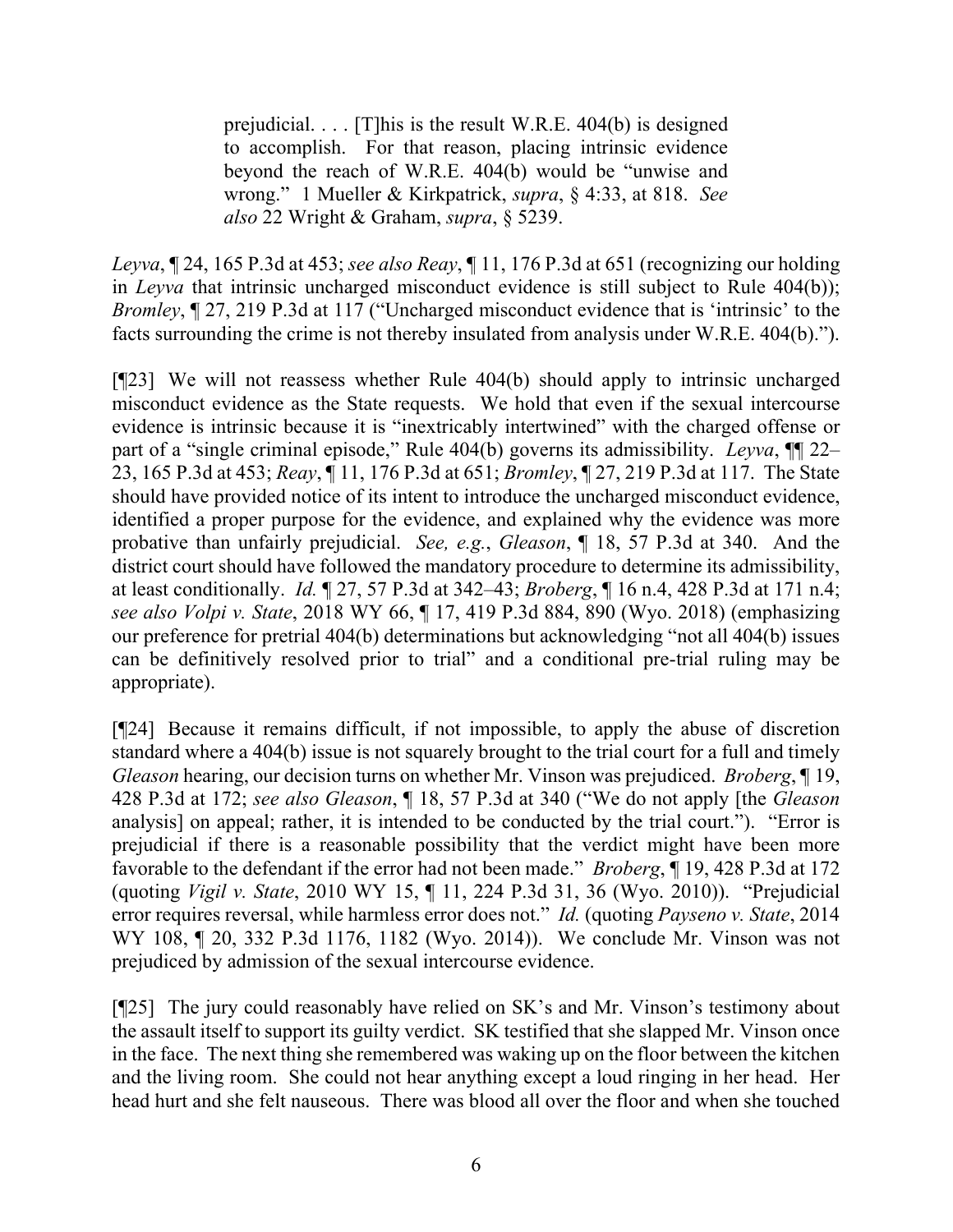her face there was blood all over her hand. She was fully clothed and it was dark outside. Mr. Vinson admitted he "smoked [SK] right across the side of the head"; though he contended he made contact with his bare foot while they were in the bedroom, and that he kicked SK accidentally and in self-defense. It was within the jury's "exclusive province" to determine whether SK or Mr. Vinson was more credible. *McGill v. State*, 2015 WY 132, ¶ 9, 357 P.3d 1140, 1144 (Wyo. 2015) (citation omitted).

[¶26] The medical evidence corroborated SK's version of events. Dr. Eric Hintz, the neurosurgeon who consulted on SK's case at the hospital in Billings, testified that SK's injuries consisted of the following: two skull fractures to the same bone along the left side of her head<sup>[3](#page-7-0)</sup>; swelling and bruising of her eyes and face; a cut of her ear and a ruptured eardrum; blood in both nasal holes; tenderness across the bridge of her nose; a broken nose, which could account for the blood in her nose (though doctors could not determine with certainty whether the fracture was new or old and SK reported fracturing her nose in the past); and bruising and swelling of her shoulder and both legs.

[¶27] According to Dr. Hintz, SK's head injuries were consistent with blunt force trauma. Dr. Hintz's testimony also highlighted the fact that Mr. Vinson's claim that he accidentally kicked SK in self-defense with his bare foot did not account for the full extent of SK's injuries—which included not just two skull fractures to the same bone in her head but also ear and nose injuries, along with an array of bruising throughout her body. When asked whether SK's injuries could have been caused by a bare foot, he responded, "I think it would be more difficult to receive depressed skull fractures as a result of being kicked by someone's foot. And it would be -- the amount of force that it would take to fracture someone's skull I would imagine would cause injury to the person's foot who supplied that force as well." Mr. Vinson claimed to have had some bruising on the top of his foot and difficulty walking for a couple weeks after kicking SK. But Mr. Berlinger testified he saw Mr. Vinson briefly on the morning after the alleged assault with his shoes on and walking normally. Mr. Berlinger saw Mr. Vinson again three days later. Mr. Vinson was not limping.

[¶28] The blood evidence further corroborated SK's testimony. When Chief Brenner executed a search warrant on Mr. Vinson's home in Greybull on March 29, 2018, he textmessaged SK photographs of locations in the home and she indicated where police should find blood evidence. Using the chemical Luminol and a Bluestar kit, police officers tested for blood in those areas. When they sprayed the area between the kitchen and the living room where SK told them she woke up in a puddle of blood, they observed "a circle of blood about 16 inches in diameter with a boot print . . . in the blood."

<span id="page-7-0"></span><sup>&</sup>lt;sup>3</sup> A non-contrast CT head scan showed "swelling of [SK's] scalp on the left and a bruise." Her skull fracture was "moderately displaced," meaning it was "pushed in slightly," around two millimeters. Doctors found some "collection of blood between the brain and the skull," but no brain bruising or swelling.